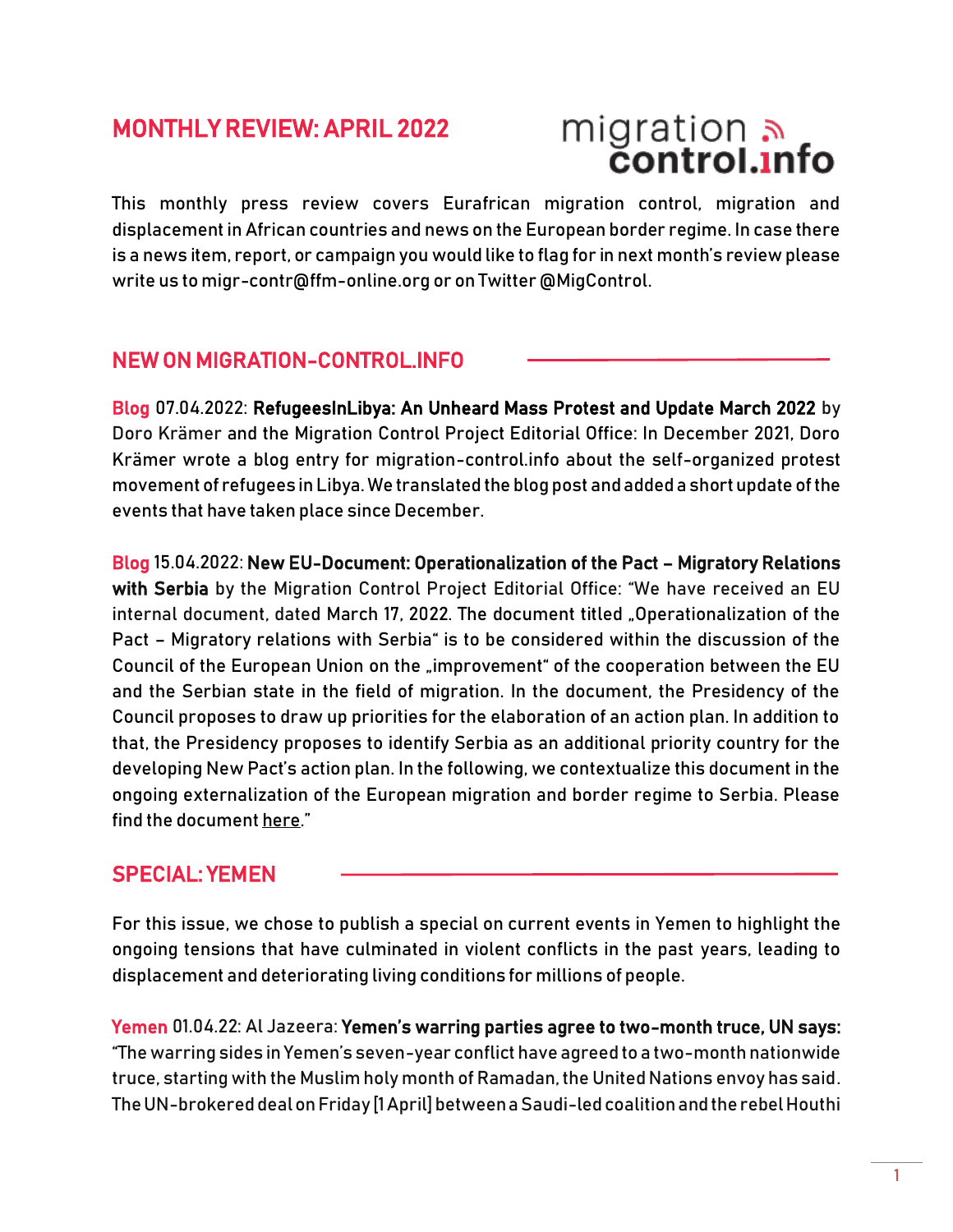group aligned with Iran is the most significant step yet towards ending a conflict that has killed tens of thousands and pushed millions into hunger. The last coordinated cessation of hostilities nationwide was during peace talks in 2016."

#### See also 01.04.22: Al Jazeera[: Yemen peace talks give little hope for displaced civilians](https://www.aljazeera.com/news/2022/4/1/yemen-peace-talks-give-little-hope-for-displaced-civilians)

Yemen 03.04.22: Der Standard[: Angriffe gehen trotz Waffenruhe im Jemen offenbar weiter:](https://www.derstandard.at/story/2000134638814/angriffe-gehen-trotz-waffenruhe-im-jemen-offenbar-weiter)  [\(Attacks apparently continue despite cease-fire in Yemen\):](https://www.derstandard.at/story/2000134638814/angriffe-gehen-trotz-waffenruhe-im-jemen-offenbar-weiter) Just hours after the start of a cease-fire in Yemen, the parties to the conflict have accused each other of breaking the agreement.

See also 18.04.22: Al Jazeera[: Fighting rages in Marib despite UN truce](https://www.aljazeera.com/news/2022/4/18/fighting-rages-in-marib-despite-un-truce)

Yemen 07.04.22: The Guardian: [Exiled Yemen president steps aside as truce raises hopes](https://www.theguardian.com/world/2022/apr/07/exiled-yemen-president-steps-aside-amid-hopes-over-truce-abd-rabbu-mansour-hadi)  [of end to war:](https://www.theguardian.com/world/2022/apr/07/exiled-yemen-president-steps-aside-amid-hopes-over-truce-abd-rabbu-mansour-hadi) "Yemen's exiled President Abd-Rabbu Mansour Hadi has transferred his powers to a new presidential council, in a major political shake-up that took place as efforts to end the country's years-long war gained traction with a fragile two-month truce."

See also: 08.04.22: Reuters: [Head of new Yemeni council promises end to war via peace](https://www.reuters.com/world/head-new-yemeni-council-promises-end-war-via-peace-process-2022-04-08/)  [process;](https://www.reuters.com/world/head-new-yemeni-council-promises-end-war-via-peace-process-2022-04-08/) 13.04.22: Al Jazeera[: US Navy says new task force to patrol Red Sea amid Yemen](https://www.aljazeera.com/news/2022/4/13/us-navy-says-new-task-force-to-patrol-red-sea-amid-yemen-war)  [war;](https://www.aljazeera.com/news/2022/4/13/us-navy-says-new-task-force-to-patrol-red-sea-amid-yemen-war) 18.04.22: MEMO: [Yemen officials, lawmakers return to Aden following Saudi talks](https://www.middleeastmonitor.com/20220418-yemen-officials-lawmakers-return-to-aden-following-saudi-talks/)

Yemen 19.04.22: Human Rights Watch[: Houthis Commit to End Violations Against Children](https://www.hrw.org/news/2022/04/19/houthis-commit-end-violations-against-children-yemen)  [in Yemen](https://www.hrw.org/news/2022/04/19/houthis-commit-end-violations-against-children-yemen): "Seven years into a catastrophic war in Yemen, the Houthis have signed an action plan with the United Nations, pledging to end recruitment and use of children as soldiers, killing and maiming of children, and attacks against schools and hospitals.»

See also Al Jazeera: [UN: Yemen's Houthi rebels agree to stop using child soldiers](https://www.aljazeera.com/news/2022/4/19/un-yemens-houthi-rebels-agree-to-stop-using-child-soldiers)

Yemen 25.04.22: Reuters: [Yemen's Houthis offer to release 200 prisoners before Eid al-](https://www.reuters.com/world/head-new-yemeni-council-promises-end-war-via-peace-process-2022-04-08/)[Fitr, broadcaster reports](https://www.reuters.com/world/head-new-yemeni-council-promises-end-war-via-peace-process-2022-04-08/): "Yemen's Iran-aligned Houthi movement made a new offer to the United Nations that includes the release of 200 prisoners from each of the warring parties in Yemen before Muslim's Eid al-Fitr, Al-Masirah TV said on Sunday citing the head of the Houthis' prisoner affairs committee, Abdul Qader al-Murtada. Murtada said the reason for the new offer is the delay in the implementation of a prisoner swap agreement, adding the group is waiting for a response of the Saudi-led coalition, which it hopes will be positive." Yemen 29.04.22: International Crisis Group: [Truce Test: The Huthis and Yemen's War of](https://www.crisisgroup.org/middle-east-north-africa/gulf-and-arabian-peninsula/yemen/233-truce-test-huthis-and-yemens-war-narratives)  [Narratives](https://www.crisisgroup.org/middle-east-north-africa/gulf-and-arabian-peninsula/yemen/233-truce-test-huthis-and-yemens-war-narratives) [Background Read]: "A two-month truce and reconfiguration of executive powers in Yemen's internationally recognised government represent an opportunity, if not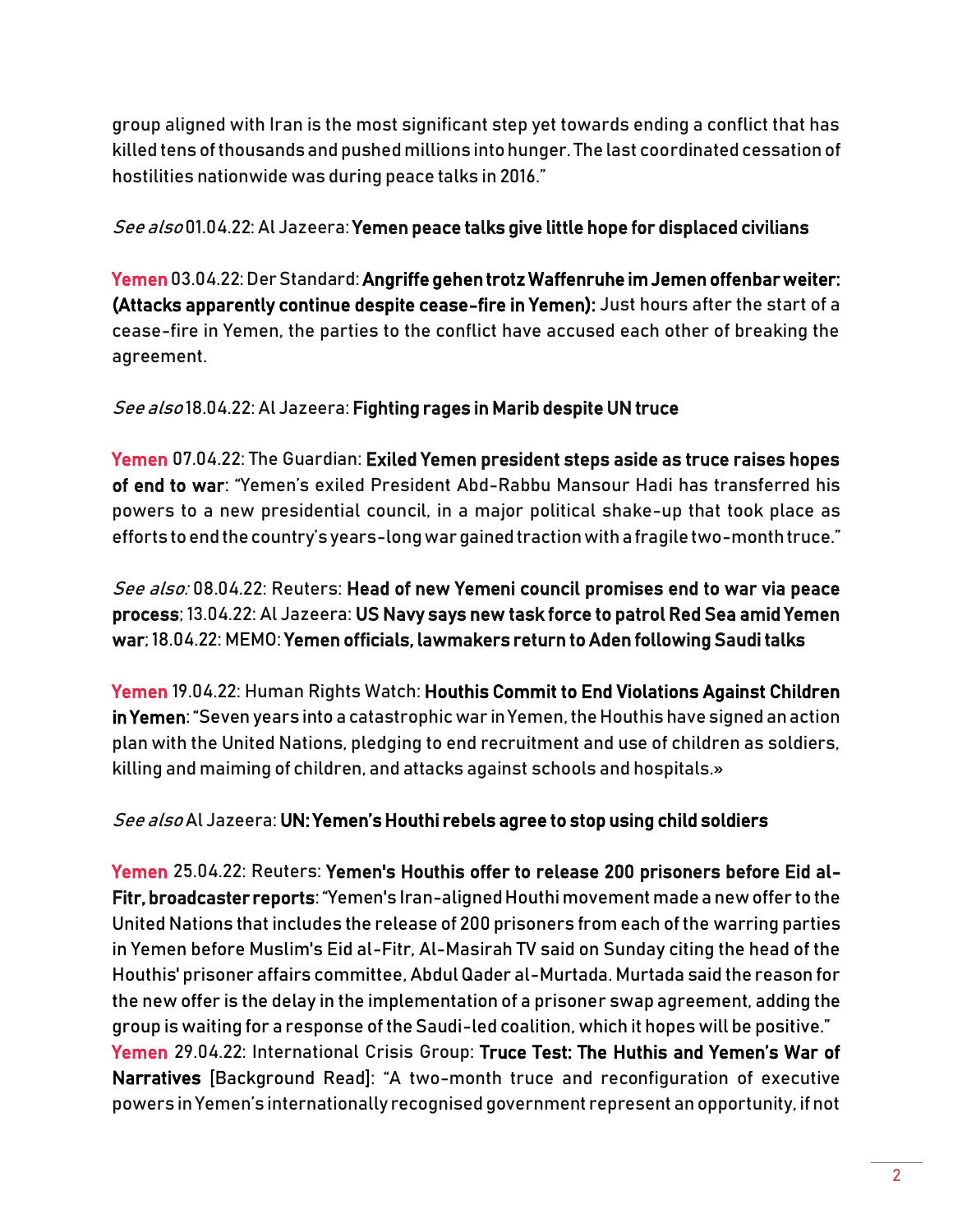for peace, then at least for negotiations aimed at achieving it. But getting to talks will require overcoming a barrier many see as insurmountable: dialogue with the Huthi rebels."

## CENTRAL AFRICA

Cameroon / US 15.04.22: Al Jazeera: [US grants temporary deportation relief to](https://www.aljazeera.com/news/2022/4/15/us-grants-temporary-deportation-relief-to-cameroonians)  [Cameroonians:](https://www.aljazeera.com/news/2022/4/15/us-grants-temporary-deportation-relief-to-cameroonians) "Cameroonians living in the United States will receive work permits and temporary relief from the threat of deportation due to the continuing conflict between government forces and armed separatists in the West African country [...] While immigration rights activists welcomed Friday's [15 April] announcement, some questioned why it took the Biden administration so long to protect Cameroonians."

## EAST AFRICA

Ethiopia 30.03.22: France24[: The first of 100,000 Ethiopians repatriated from Saudi Arabia:](https://www.france24.com/en/live-news/20220330-the-first-of-100-000-ethiopians-repatriated-from-saudi-arabia) "Hundreds of Ethiopians arrived back in Addis Ababa on Wednesday [30 March], the first contingent of some 100,000 nationals to be repatriated from Saudi Arabia over the coming months. [...] Wednesday's returnees "were assisted and registered by IOM staff and offered, among others, food, temporary accommodation, medical help and counselling services," the UN migration agency said in its statement."

Kenya 12.04.22: The East African: [3.5m Kenyans in need of emergency food aid as drought](https://www.theeastafrican.co.ke/tea/science-health/3m-kenyans-in-need-of-emergency-food-aid-drought-3779340)  [bites:](https://www.theeastafrican.co.ke/tea/science-health/3m-kenyans-in-need-of-emergency-food-aid-drought-3779340) As most parts of Kenya have experienced little or no rainfall since 2020 and this will be the fourth season in a row that the rains will be failing to meet traditional expectations, at least 3.5 million Kenyans are in need of food assistance.

Sudan / West Darfur 28.04.22: FAZ: [Mehr als 200 Tote bei Angriffen in sudanesischer](https://m.faz.net/aktuell/politik/ausland/mehr-als-200-tote-bei-zusammenstoessen-in-sudanesischer-krisenregion-darfur-17988863.html)  [Krisenregion](https://m.faz.net/aktuell/politik/ausland/mehr-als-200-tote-bei-zusammenstoessen-in-sudanesischer-krisenregion-darfur-17988863.html) (More than 200 killed in attacks in Sudanese crisis region): The violence erupted on Friday, 22 April, when armed fighters from Arab tribes attacked villages belonging to the Massalit, an ethnic African minority. It was apparently in retaliation for the deaths of two tribal members. The initial focus was the Krink region about 80 kilometers from El Geneina, the capital of the West Darfur region. More than a thousand fighters from the Arab Riseigat tribe invaded the town of Krink, which has a population of 500,000, on Sunday, according to the UN.

See also 26.04.22: NYT: [Arab Militia Kills Scores in Sweeping Attack in Sudan's Darfur](https://nyti.ms/3OB7g2M); 14.04.22: Jungle World[: Einer von vielen \(Start of Trial of an alleged Sudanese war criminal](https://jungle.world/artikel/2022/15/einer-von-vielen)  [in The Hague\)](https://jungle.world/artikel/2022/15/einer-von-vielen)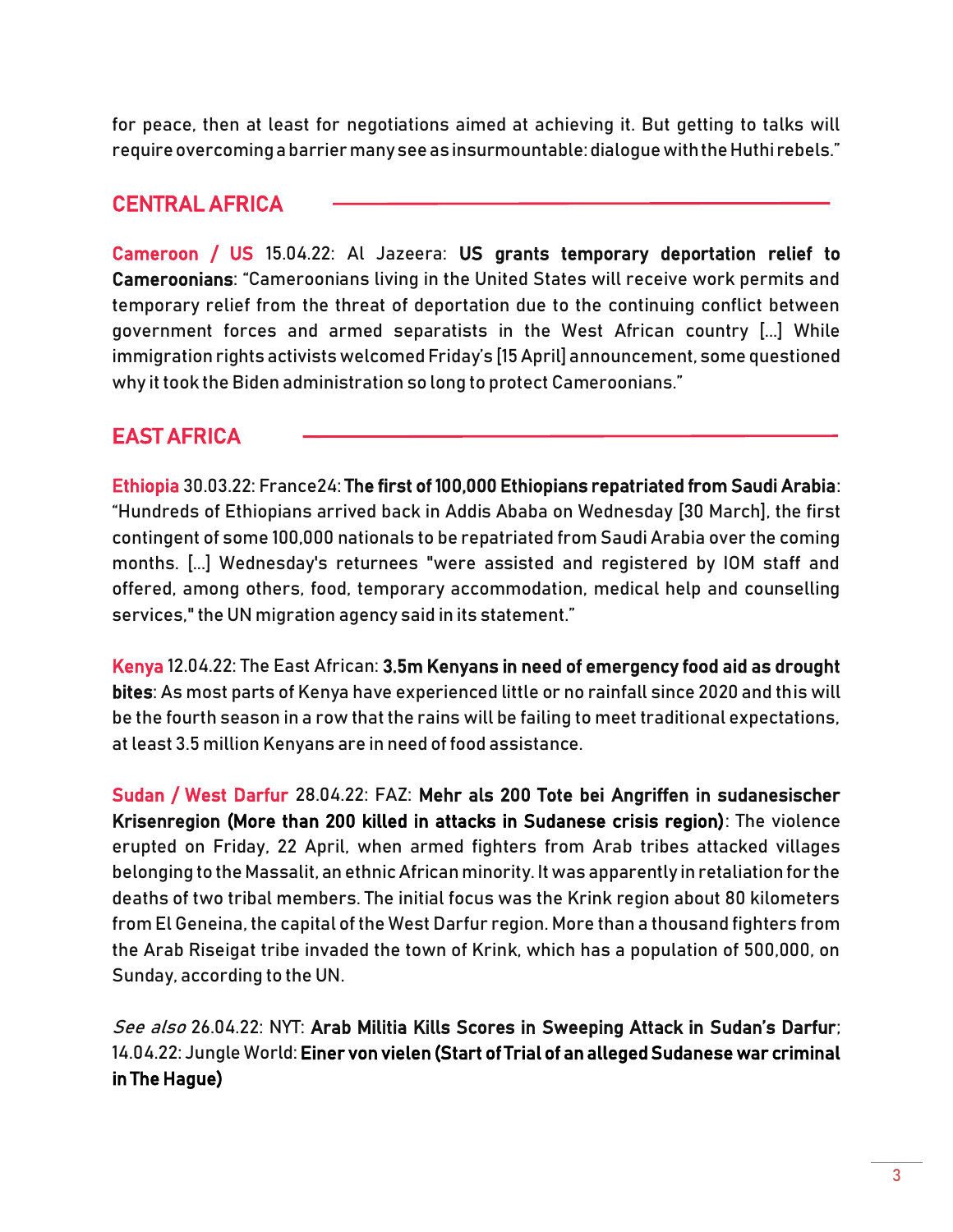Uganda / DRC 01.04.22: UN News[: Thousands escape to Uganda following violent clashes in](https://news.un.org/en/story/2022/04/1115362)  [DR Congo:](https://news.un.org/en/story/2022/04/1115362) After the violence began on Monday, 28 March, some 10,000 people have fled from the DRC's Rutchuru territory, located less than 10 kilometres from the Bunagana border crossing in Kisoro and have found shelter in the southwest Kisoro district.

Rwanda / Zambia 01.04.22: lusakatimes: [Rwanda and Zambia signs 7 MoUs to further](https://www.lusakatimes.com/2022/04/04/rwanda-and-zambia-signs-7-mous-to-further-enhance-ties-and-integration/)  [enhance ties and integration:](https://www.lusakatimes.com/2022/04/04/rwanda-and-zambia-signs-7-mous-to-further-enhance-ties-and-integration/) "Rwanda and Zambia have signed seven Memoranda of Understandings (MoUs) to further enhance ties and integration between the two countries" One of these MoUs "[...] is meant for the facilitation of the movement of persons between the two countries and establish mechanisms of mutual interest to prevent and combat transnational crime, Joint measures to combat illegal migration and deportation processes and procedures."

#### NORTH AFRICA

Libya 16.04.22: Middle East Eye[: Six dead, 29 presumed dead after migrant boat capsizes off](https://www.middleeasteye.net/news/six-dead-29-presumed-dead-after-migrant-boat-capsizes-libya)  [Libya](https://www.middleeasteye.net/news/six-dead-29-presumed-dead-after-migrant-boat-capsizes-libya): "Six people were found dead and 29 are missing and presumed dead after their boat capsized off the coast of Libya, the International Organization for Migration (IOM) said Saturday [16 April][...]´The bodies of six people have been retrieved while 29 others are missing and presumed dead. At least 53 migrants have been reported dead or missing off Libya this week alone`."

See also 16.04.22: The Guardian: Boat capsizes off Libya, leaving 35 people dead or [presumed dead;](https://www.theguardian.com/world/2022/apr/16/migrant-boat-capsizes-off-libya-with-35-people-dead-or-presumed-dead) 24.04.22: abc News: [Survivors blame Lebanon navy for deadly migrant](https://abcnews.go.com/International/wireStory/lebanese-army-recovers-bodies-capsized-migrant-boat-84275234)  [boat sinking](https://abcnews.go.com/International/wireStory/lebanese-army-recovers-bodies-capsized-migrant-boat-84275234) 24.04. Al Jazeera[: At least 17 dead after four boats capsize off Tunisia coast](https://www.aljazeera.com/news/2022/4/24/dozen-dead-10-missing-as-migrant-boat-sinks-off-tunisia) 

Libya / Russia 15.04.22: Al Jazeera: [Russians unlikely to leave Libya, despite Ukraine war:](https://www.aljazeera.com/news/2022/4/15/russians-unlikely-leave-libya-despite-ukraine-war) "Western observers had begun wondering in recent weeks whether Wagner forces would be withdrawing from Libya to instead focus on supporting Russia's invasion of Ukraine. Although Moscow might need to adjust and reconfigure its mission in Libya, there is good reason to expect the Russians to continue their campaign, which has served to shape the security architecture of Libya's east, where Haftar is based, and entrench itself."

Libya 21.04.22: taz: [Ein neuer Stellvertreterkrieg droht \(A new proxy war is looming\):](https://taz.de/Libyen-kommt-nicht-zur-Ruhe/!5846539/) In Libya, the conflict between the rival prime ministers threatens to escalate into a new war. After armed persons occupied two oil ports on Monday [18 April], the state oil company NOC ordered an export stop due to "force majeure". Many Libyans see this as the first sign of the next international proxy war in Africa's oil-richest country.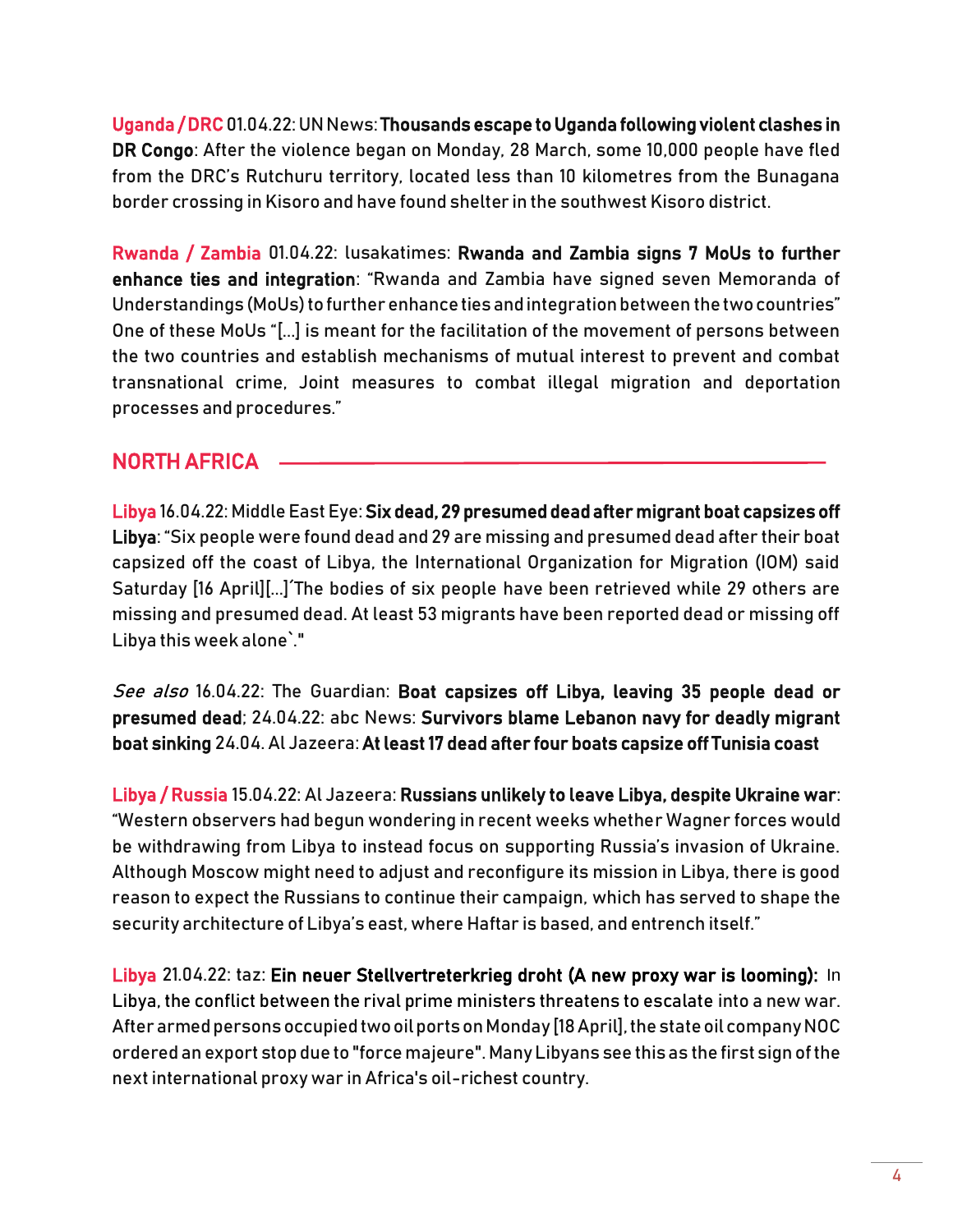Morocco / Algeria 12.04.22: Middle East Eye: [Algeria accuses Morocco of 'targeted killings'](https://www.middleeasteye.net/news/algeria-accuses-morocco-killing-western-sahara-area)  [of three people near Western Sahara:](https://www.middleeasteye.net/news/algeria-accuses-morocco-killing-western-sahara-area) "Algeria accused Morocco on Tuesday [12 April] of "targeted killings" of three people near the disputed area of Western Sahara, as relations between the two countries continues to deteriorate. Media linked to the Polisario Front reported a Moroccan air strike early Sunday against trucks close to the border between the desert territory and Mauritania, killing three people of unknown nationalities."

Morocco / Spain 11.04.22: Der Standard: [Polisario setzt Beziehungen zu Madrid aus](https://www.derstandard.at/story/2000134827077/polisario-setzt-beziehungen-zu-madrid-aus)  (Polisario suspends relations with Madrid): Following a letter from Spanish Prime Minister Pedro Sánchez endorsing the autonomy for Western Sahara offered by Morocco in 2007, Frente Polisario breaks with the Spanish government "until it desists from instrumentalizing the Sahrawi cause as a shameful bargaining chip and compensation in its deals and transactions with the Moroccan occupiers."

See also 08.04.22: Der Standard: [Marokkos König empfing Spaniens Premier nach](https://www.derstandard.at/story/2000134778252/marokkos-koenig-empfing-spaniens-premier-sanchez-nach-kurswechsel-in-westsahara)  [Kurswechsel in Westsahara-Konflikt](https://www.derstandard.at/story/2000134778252/marokkos-koenig-empfing-spaniens-premier-sanchez-nach-kurswechsel-in-westsahara) (Morocco's King welcomed Spain's Prime Minister after change of course in Western Sahara conflict)

Sudan06.04.22 Al Jazeera[: Sudanese mark removal of al-Bashir with protest against army](https://www.aljazeera.com/news/2022/4/6/sudanese-mark-toppling-of-bashir-with-protests-against-army-rule)  [rule:](https://www.aljazeera.com/news/2022/4/6/sudanese-mark-toppling-of-bashir-with-protests-against-army-rule) Thousands of Sudanese took to the streets to commemorate the anniversary of mass unrest that led to the toppling of former Sudanese President Omar al-Bashir in 2019, and to protest the military's ongoing grip on power.

Tunisia 05.04.22: Statewatch: [EU: Tracking the Pact: Tunisia refuses cooperation with](https://www.statewatch.org/news/2022/april/eu-tracking-the-pact-tunisia-refuses-cooperation-with-frontex-but-will-set-up-an-integrated-border-surveillance-system/)  [Frontex but will set up an "integrated border surveillance" system](https://www.statewatch.org/news/2022/april/eu-tracking-the-pact-tunisia-refuses-cooperation-with-frontex-but-will-set-up-an-integrated-border-surveillance-system/): "It is clear that the North African country, which is in the midst of a wave of protests and a democratic crisis, continues to refuse to cooperate with Frontex - but the provision of millions of euros for an "integrated border surveillance and coastal communication system" is still going ahead. More money is also being provided, with the aim of targeting "young Tunisians prone to migration"."

Tunisia 19.04.22: Alarmphone[: Criminalization of Refugees: The dark Side of EU and UNHCR](https://alarmphone.org/en/2022/04/19/criminalization-of-refugees-the-dark-side-of-eu-and-unhcr-policies-in-tunisia/)  [Policies in Tunisia](https://alarmphone.org/en/2022/04/19/criminalization-of-refugees-the-dark-side-of-eu-and-unhcr-policies-in-tunisia/): "[…] 18 refugees were arrested by security forces in the Tunisian capital of Tunis . The arrests took place after a group of 210 people expressed their frustration with the unresponsiveness of the UNHCR, and decided to transfer their protest to the agency's headquarters located in Tunis. The decision of moving the protest came after the group had a sit-in for over two months in front of the UNHCR's office in Zarzis following the agency's newly-adopted undeclared policy of closing many dorms sheltering refugees and asylum seekers and reducing the number of residents, and pushing many of them to leave in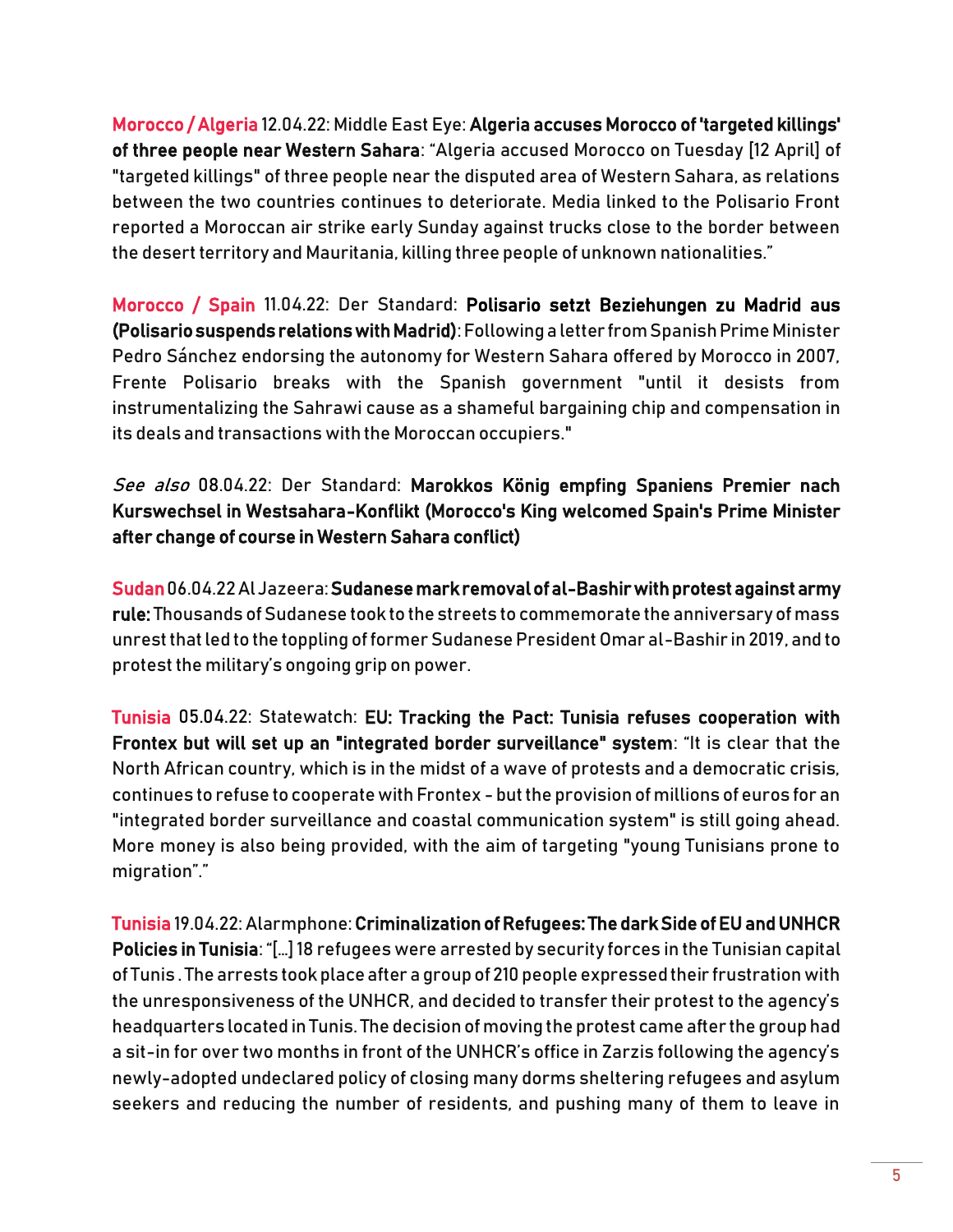exchange of alternatives that do not live up to the minimum living standards and people on the move expectations due to "absence of financial support" as the agency declared earlier this year."

See also 16.04.22: Schengenvisainfo: Italy Repatriated Nearly 850 Migrants Since the [Beginning of 2022](https://www.schengenvisainfo.com/news/italy-repatriated-nearly-850-migrants-since-the-beginning-of-2022/) 

## WEST AFRICA

Burkina Faso 26.04.22: Monde 5: [Burkina Faso : des communautés tentent un dialogue](https://information.tv5monde.com/afrique/burkina-faso-des-communautes-tentent-un-dialogue-incertain-avec-des-groupes-djihadistes)  [incertain avec des groupes djihadistes](https://information.tv5monde.com/afrique/burkina-faso-des-communautes-tentent-un-dialogue-incertain-avec-des-groupes-djihadistes) (Burkina Faso: Communities attempt uncertain dialogue with jihadist groups): In early April, the junta that overthrew elected President Roch Marc Christian Kaboré on January 24 announced the creation of "local dialogue committees" with Burkinabe groups that have no links to al-Qaeda and the Islamic State (IS). The willingness expressed by some young combatants of these groups to talk to their traditional, religious and customary leaders, led to the establishment of dialogue committees, according to Burkina Faso's Minister of National Reconciliation Yéro Boly.

West Africa 05.04.22: Al Jazeera: Oxfam, others: West Africa facing worst food crisis in a [decade](https://www.aljazeera.com/news/2022/4/5/west-africa-faces-worst-food-crisis-in-a-decade): "About 27 million people in West Africa are suffering from hunger marking the region's worst food crisis in a decade, international aid groups have said. In a damning statement [...] 11 major international organizations[...] warned that the figure could even rise to 38 million this June. Unless urgent action is taken, they said, the increase would mark "a new historic level" and an increase by more than a third during last year."

Mali 26.04.21: Le Monde: [Mali: six soldats tués dans trois attaques contre des camps](https://www.lemonde.fr/afrique/article/2022/04/25/mali-six-soldats-tues-dans-trois-attaques-contre-des-camps-militaires_6123570_3212.html)  [militaires \(Mali: Six soldiers killed in three attacks on military camps\):](https://www.lemonde.fr/afrique/article/2022/04/25/mali-six-soldats-tues-dans-trois-attaques-contre-des-camps-militaires_6123570_3212.html) On April 24, the Malian army announced the death of six soldiers in three simultaneous attacks on military camps in central Mali. The attacks, carried out Sunday "around 5 a.m." by "armed terrorist groups [who] used suicide vehicles packed with explosives," left a total of "six dead" and 20 wounded in the three camps targeted, in Sévaré, Bapho and Niono.

See also Al Jazeera 05.04.22: Mali: HRW condemns 'deliberate slaughter' of 300 men by [military;](https://www.aljazeera.com/news/2022/4/5/mali-military-foreign-fighters-summarily-execute-300-people-hrw) 05.04.22: Human Rights Watch: [Mali: Massacre by Army, Foreign Soldiers;](https://www.hrw.org/news/2022/04/05/mali-massacre-army-foreign-soldiers) 12.04.22: africanews[: EU halts military training for Malian troops;](https://www.africanews.com/2022/04/12/eu-halts-military-training-for-malian-troops/) 19.04.22: africanews[: Mali](https://www.africanews.com/2022/04/18/mali-receives-two-russian-military-helicopters/)  [receives two Russian military helicopters](https://www.africanews.com/2022/04/18/mali-receives-two-russian-military-helicopters/)

Mauritania 31.03.22: Euronews: Twenty-[five migrants feared dead off Spain's Canary](https://www.euronews.com/2022/03/31/twenty-five-migrants-feared-dead-off-spain-s-canary-islands)  [Islands:](https://www.euronews.com/2022/03/31/twenty-five-migrants-feared-dead-off-spain-s-canary-islands) "At least 25 migrants are feared to have died at sea during an attempted sea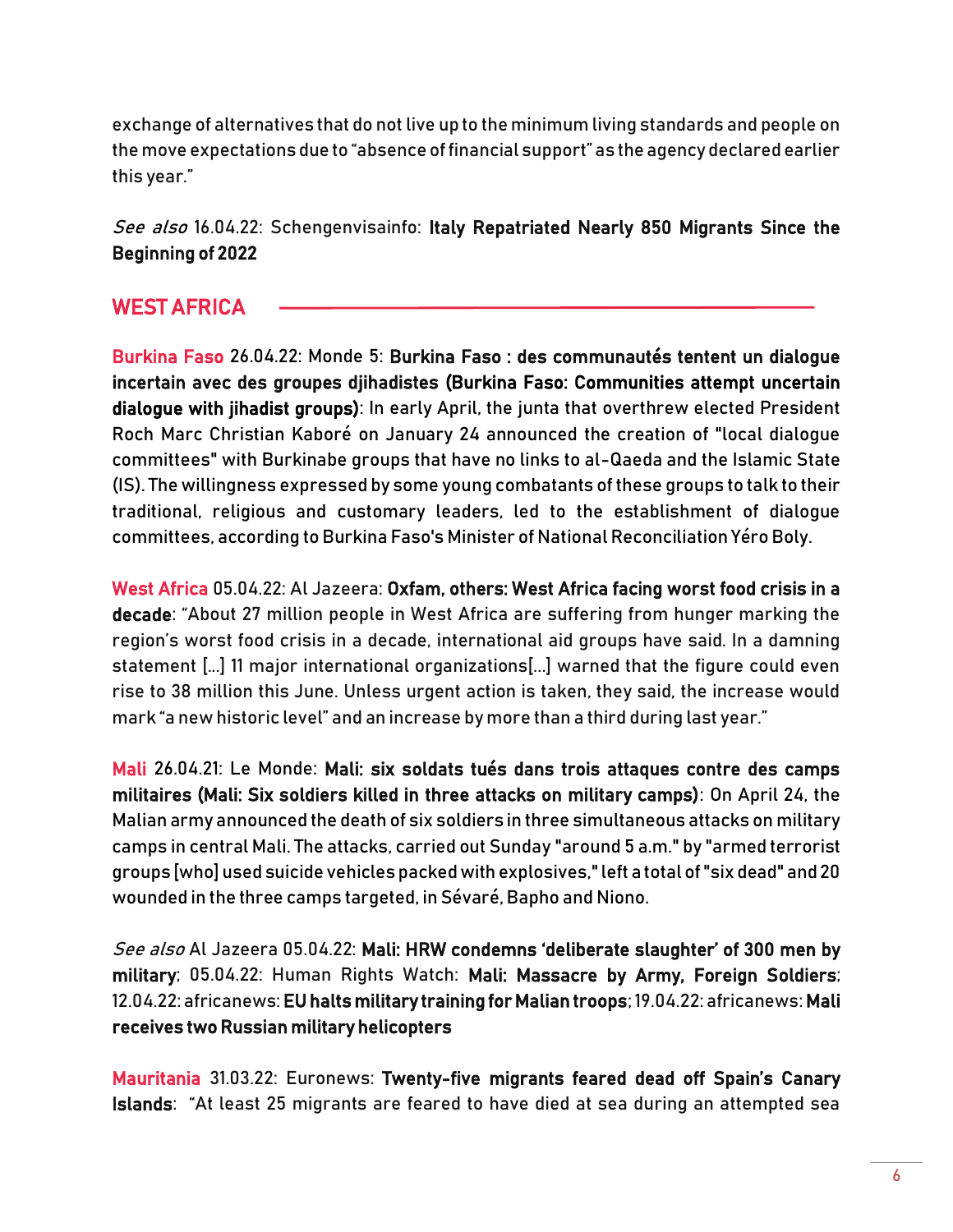crossing near Spain's Canary Islands. The migrant vessel is believed to have left Nouakchott in Mauritania before attempting to cross the Atlantic Ocean. About 75 people - - including some children -- had left Mauritania on 19 March, Spanish police said on Thursday."

Niger 22.04.22: Al Jazeera: [Niger approves hosting more European forces amid Mali](https://www.aljazeera.com/news/2022/4/22/niger-debates-hosting-more-european-forces-withdrawing-from-mali)  [withdrawal:](https://www.aljazeera.com/news/2022/4/22/niger-debates-hosting-more-european-forces-withdrawing-from-mali) "Legislators in Niger have approved a bill that allows the hosting of more European special forces in the west African country as France continues its withdrawal from neighbouring Mali. Niger's parliament voted overwhelmingly on Friday [22 April] in favour of the bill, which clears the way for more European troops to be deployed but the total number has not been revealed."

## WEST ASIA

Israel / DRC 07.04.22: Haaretz: [Israeli Minister Lifts Blanket Ban on Expelling Congolese](https://www.haaretz.com/israel-news/israeli-minister-lifts-blanket-ban-on-expelling-congolese-asylum-seekers-1.10726984)  [Asylum Seekers](https://www.haaretz.com/israel-news/israeli-minister-lifts-blanket-ban-on-expelling-congolese-asylum-seekers-1.10726984): "Interior Minister Ayelet Shaked has ordered an end to a freeze on the repatriation of refugees from Democratic Republic of Congo on Wednesday, citing an upswing in the conditions in the country. In light of the change, the cases of those in Israel illegally will be examined on an individual basis within the next 30 days, including any request for asylum that they have filed."

Irak 01.05.22: ANFNews: [Irakische Militärpräsenz in Şengal: Die Menschen haben Angst](https://anfdeutsch.com/kurdistan/irakische-militarprasenz-in-Sengal-die-menschen-haben-angst-31939) (Iraqi military presence in Şengal: people are afraid): Iraq has massively increased its military presence in the Yezidi settlement area of Şengal, many roads in the region are closed. The increased presence of the Iraqi army in Şengal is taking place in parallel with the Turkish invasion of the guerrilla areas in Southern Kurdistan and the permanent attacks on Rojava.

Turkey / Kurdistan 29.04.22: ANFNews: [Rojava und Şengal werden eingekreist](https://anfdeutsch.com/kurdistan/rojava-und-Sengal-werden-eingekreist-31905)(Rojava and Şengal are encircled): Under Turkey's direction, a siege situation has been created against Rojava similar to that against the Medya defence areas. On the 33 kilometres of border between Rojava and South Kurdistan, 66 military bases of the PDK, which collaborates with Turkey, were created. In addition, there are hundreds of military positions. Special units of the PDK are massing armoured vehicles in the region and thermal cameras are being installed. However, the bases are not used by the PDK alone, but also simultaneously by the Turkish intelligence service MIT and the Turkish army.

#### See also 29.04.22: ANFNews: [Grünes Außenministerium stellt sich hinter türkischen](https://anfdeutsch.com/menschenrechte/grunes-aussenministerium-stellt-sich-hinter-turkischen-angriffskrieg-31900)  [Angriffskrieg \(](https://anfdeutsch.com/menschenrechte/grunes-aussenministerium-stellt-sich-hinter-turkischen-angriffskrieg-31900)Green Foreign Ministry backs Turkish war of aggression)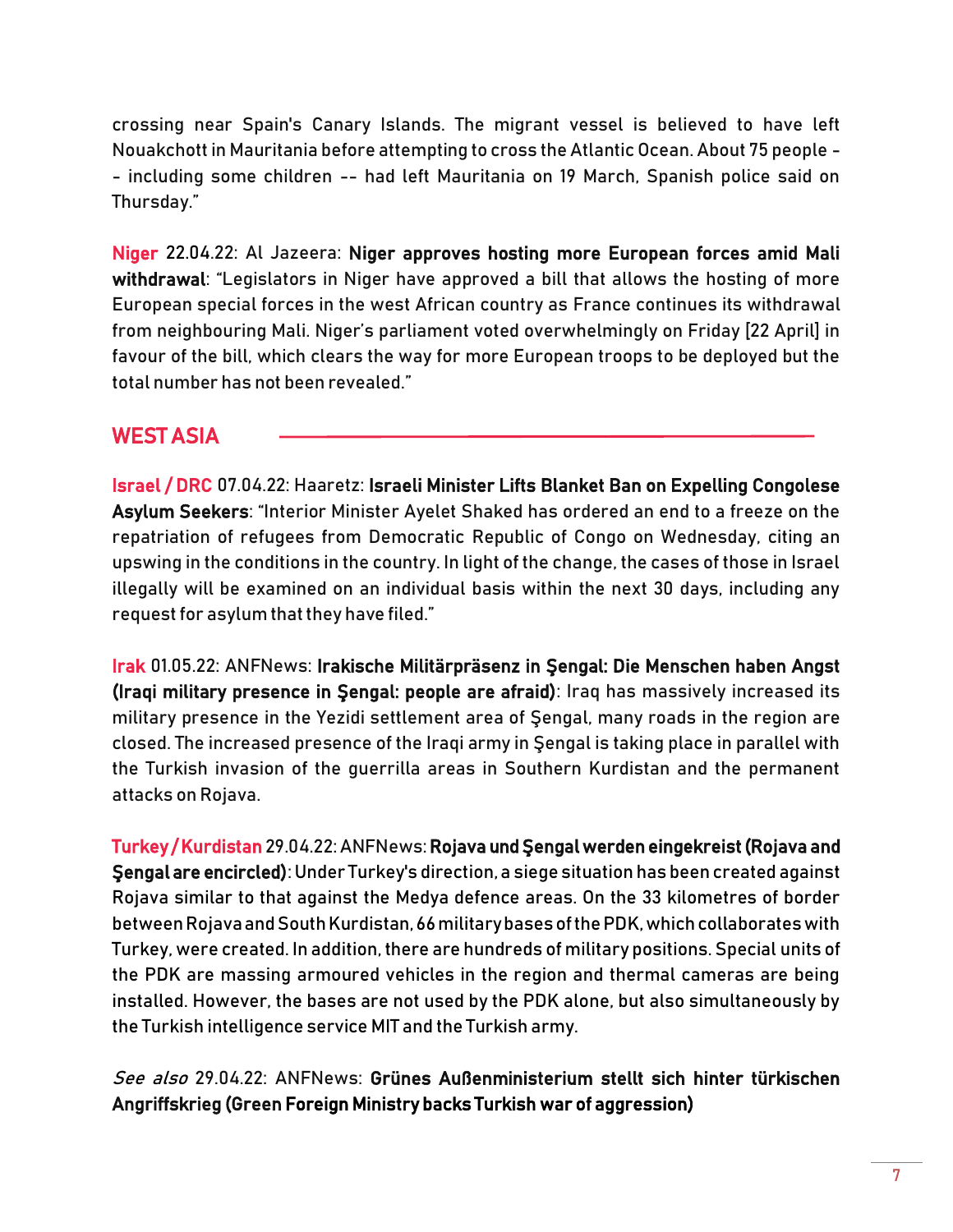#### EUROPE

France / Mali 08.04.22: LMD: [Frankreichs Rückzug aus Mali](https://www.monde-diplomatique.de/!5844469) (France's withdrawal from Mali) [Background Read]: At least 2,800 jihadists are said to have been killed in French-led operations, and the French themselves lost 58 soldiers. The losses of the African troops are likely to be much higher: they probably recorded hundreds of dead and wounded. The exact number is unknown, as there are no official figures. Civilian casualties in the affected countries are said to number several thousand.

Germany / Libya 31.03.22: InfoMigrants[: Germany to end training of Libyan coast guard over](https://www.infomigrants.net/en/post/39567/germany-to-end-training-of-libyan-coast-guard-over-unacceptable-behavior-towards-migrants)  ['unacceptable' behavior towards migrants](https://www.infomigrants.net/en/post/39567/germany-to-end-training-of-libyan-coast-guard-over-unacceptable-behavior-towards-migrants): "[T]he German foreign ministry announced it would be extending its participation in the EU monitoring mission Irini in the Mediterranean, but it would no longer commit to training the Libyan coast guard, due to concerns about their treatment of migrants. The trainings are part of the Irini mandate."

Germany 14.04.22: DW: [Wie Deutschland EU-Geld in Afrika verwaltet \(How EUTF Budget is](https://www.dw.com/de/wie-deutschland-eu-geld-in-afrika-verwaltet/a-61445516)  [managed\)](https://www.dw.com/de/wie-deutschland-eu-geld-in-afrika-verwaltet/a-61445516) [Background Read]: Germany, with the largest economic output of all EU countries, pays the most into the EUTF. Between 2016 and 2021, the government contributed about 316 million euros from the budget of the Federal Foreign Office and the Federal Ministry for Economic Cooperation and Development (BMZ). In addition, Germany also pays most of the contributions to the general EU budget and the European Development Fund. This is where most of the EUTF money comes from. Overall, about a quarter of the budget comes from the German treasury.

Germany 27.04.22: ANFNews[: Bünger: Bund und Länder machen sich zu](https://anfdeutsch.com/menschenrechte/bunger-bund-und-lander-machen-sich-zu-erfullungsgehilfen-erdogans-31871)  [Erfüllungsgehilfen Erdogans](https://anfdeutsch.com/menschenrechte/bunger-bund-und-lander-machen-sich-zu-erfullungsgehilfen-erdogans-31871) (Bünger: Federal and state governments are becoming Erdogan's accomplices): Only 13.4 per cent of Kurds fleeing the AKP/MHP regime in Turkey were granted protection status in 2021 in Germany. For applicants registered as "of Turkish origin", the protection rate is 77.8 per cent. Deportations of politically persecuted Kurds to Turkey have increased. The MP Bünger reproaches the federal and state governments: "There is justified criticism that the federal and state governments are thus making themselves accomplices of Erdoğan's unprecedented attacks on Kurds, leftists and opposition members. This policy must be stopped immediately."

Greece 17.04.22: AP News[: Greek police: Migrant shot dead while crossing from Turkey:](https://apnews.com/article/business-europe-middle-east-greece-turkey-4546048aad033db6cb2c56dae325f6d0) A woman between the ages of 20 and 25 was killed by gunfire when trying to cross the Evros river at the Turkish-Greek border. "Greek police were patrolling the area where the Evros River, which is called Meric in Turkish, narrows to about 60 to 70 meters (around 200 feet)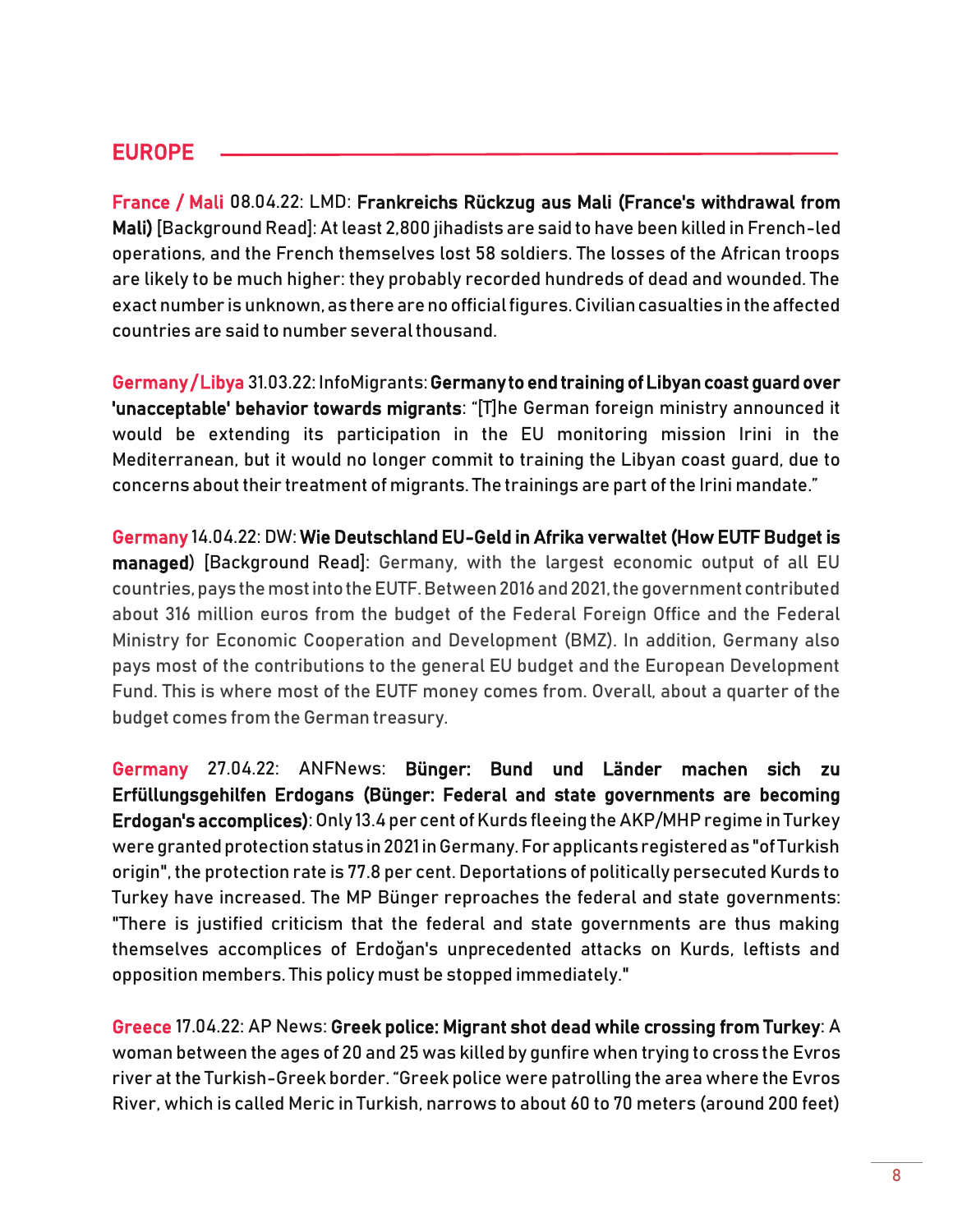wide and through which many migrants attempt to cross, according to a police statement and additional information provided to The Associated Press by a police officer on condition of anonymity."

See also 16.04.22: Die Zeit: [Am Fluss der Schande](https://www.zeit.de/politik/ausland/2022-04/griechenland-tuerkei-grenze-fluechtlinge-tod/komplettansicht) (At the River of Shame) [Background Read]

Greece 21.04.22: The Guardian: ['A disaster waiting to happen': who was really responsible](https://www.theguardian.com/world/2022/apr/21/disaster-waiting-to-happen-moria-refugee-camp-fire-greece-lesbos)  [for the fire at Moria refugee camp?](https://www.theguardian.com/world/2022/apr/21/disaster-waiting-to-happen-moria-refugee-camp-fire-greece-lesbos) [Background Read]: "Days after fire destroyed the overcrowded camp, six inmates were charged with arson. Greece is now opening 'prisonlike' secure camps in the Aegean islands as part of a growing tendency to criminalise refugees. – A long read about the criminalisiation of refugees in the Aegean."

Switzerland / Germany 05.04.22: swissinfo: [Swiss government beefs up police](https://www.swissinfo.ch/eng/swiss-government-beefs-up-police-cooperation-with-germany/47493742)  [cooperation with Germany:](https://www.swissinfo.ch/eng/swiss-government-beefs-up-police-cooperation-with-germany/47493742) The Swiss justice minister Karin Keller-Sutter has signed a revised bilateral accord on police cooperation with Germany. As a [statement o](https://www.ejpd.admin.ch/ejpd/de/home/aktuell/mm.msg-id-87893.html)f the minister states "The treaty regulates cross-border cooperation, the bilateral exchange of information and the coordination of operational missions between the police authorities. [...] The revised police agreement will further strengthen the already close bilateral police cooperation."

Ukraine 04.04.22: Al Jazeera: [Fear grows for migrants held in Ukraine's detention centre](https://www.aljazeera.com/news/2022/4/4/fear-grows-for-migrants-held-in-ukraines-detention-centre): "Concerns have been raised about a European Union-funded migrant detention centre near Ukraine's Lutsk city which appears to continue to hold an unconfirmed number of migrants despite Russia's full-scale invasion of the country.[...] weeks into the Russian invasion, there were still people from countries such as Afghanistan and Pakistan detained in this centre. Several people were recently released with the support of their embassies, but a source confirmed there were still people who remained there."

UK / Rwanda 14.04.22: Al Jazeera: [UK to send asylum seekers to Rwanda under](https://www.aljazeera.com/news/2022/4/14/uk-to-sign-deal-to-send-male-channel-refugees-to-rwanda-reports)  [controversial new deal](https://www.aljazeera.com/news/2022/4/14/uk-to-sign-deal-to-send-male-channel-refugees-to-rwanda-reports): "The United Kingdom plans to send some asylum seekers who make it the country thousands of miles away to Rwanda for their claims to be processed there under a controversial new immigration scheme announced by Prime Minister Boris Johnson."

See also 06.04.22: Middle East Eye: Priti Patel plans to turn the UK into asylum hell. The [Lords are trying to stop her;](https://www.middleeasteye.net/opinion/priti-patel-plans-turn-uk-asylum-hell-lords-are-trying-stop-her) 14.04.22: Middle East Eye[: UK policy to send asylum seekers to](https://www.middleeasteye.net/news/uk-rwanda-asylum-seekers-plan-criticised-cruel)  [Rwanda criticised as 'cruel';](https://www.middleeasteye.net/news/uk-rwanda-asylum-seekers-plan-criticised-cruel) 14.04.22: inews[: Why Rwanda plan might not work as offshore](https://inews.co.uk/news/rwanda-scheme-might-not-work-offshore-asylum-schemes-failures-1577123)  [asylum schemes by Australia, Israel and Denmark deemed failures;](https://inews.co.uk/news/rwanda-scheme-might-not-work-offshore-asylum-schemes-failures-1577123) 15.04.22: The East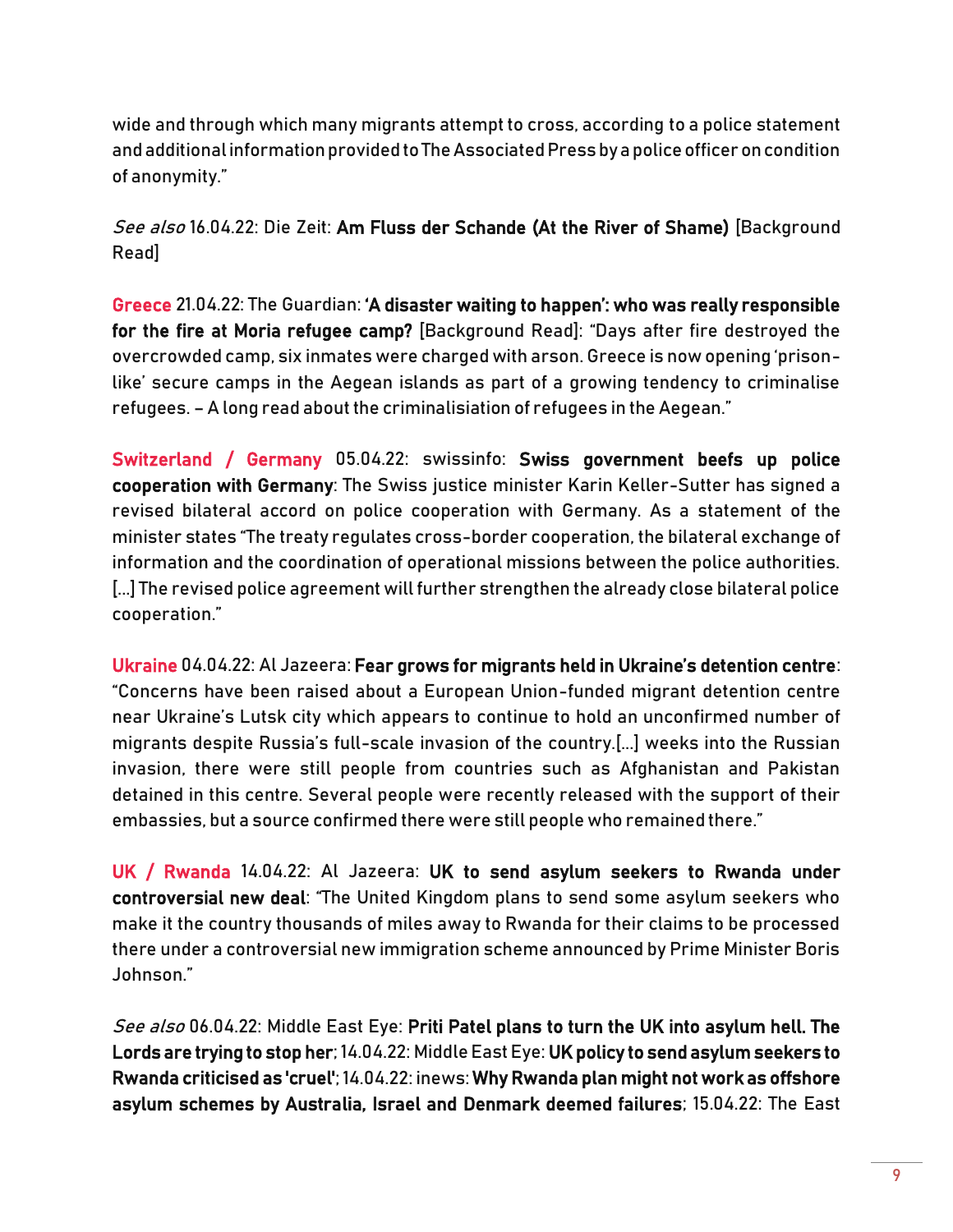African: [Rwanda excludes refugees from neighbouring states in UK deal;](https://www.theeastafrican.co.ke/tea/news/east-africa/rwanda-excludes-refugees-from-neighbouring-states-in-uk-deal-3783834) 20.04.22: Reuters: [Denmark in talks with Rwanda on transfer of asylum-seekers;](https://www.reuters.com/world/africa/denmark-talks-with-rwanda-transfer-asylum-seekers-2022-04-20/) 20.04.22: dailymail: [Denmark begins talks with Rwanda to set up a migrant scheme like Britain's;](https://www.dailymail.co.uk/news/article-10734963/Denmark-begins-talks-Rwanda-set-migrant-scheme-like-Britains.html) 28.04.22: africanews[: Rwanda: Opposition leader warns UK-Rwanda migration deal could](https://www.africanews.com/2022/04/27/rwanda-opposition-leader-warns-uk-rwanda-migration-deal-could-create-conflicts/)  [create "conflicts"](https://www.africanews.com/2022/04/27/rwanda-opposition-leader-warns-uk-rwanda-migration-deal-could-create-conflicts/)

UK 25.04.22: Calais Bordermonitoring: [Aus für Pushbacks im Ärmelkanal](https://calais.bordermonitoring.eu/2022/04/25/aus-fuer-pushbacks-im-aermelkanal/) (Puhsbacks in Channel Failed): As Public and Commercial Services (PCS) Union, Care4Calais, Channel Rescue and Freedom from Torture announce today, April 25, 2022, the British government has abandoned its plan to forcibly push back boats of refugees in the English Channel. The four organizations have thus achieved a significant human rights policy success.

#### EUROPEAN UNION

Frontex 06.04.22: schengenvisainfo: [Frontex Supports EU's Reintegration Services](https://www.schengenvisainfo.com/news/frontex-supports-eus-reintegration-services-scheme-for-migrants/)  [Scheme for Migrants](https://www.schengenvisainfo.com/news/frontex-supports-eus-reintegration-services-scheme-for-migrants/): "Frontex, the European Border and Coast Guard Agency, has for the first time supported the Member States' plans to provide reintegration measures to migrants willing to return to their home countries, the authority reveals. According to a press release [...] Egypt will provide third-country nationals services such as long-term accommodation, medical assistance, job searching, education and family reunification across all 26 EU Member States."

Frontex 21.04.22: FragDenStaat: [Resources at the disposal of violence: How European](https://fragdenstaat.de/en/blog/2022/04/21/european-countries-resources-frontex/)  [countries make Frontex operations possible](https://fragdenstaat.de/en/blog/2022/04/21/european-countries-resources-frontex/) [Background Read]: "756 German officers, 11 Italian aircrafts, 62 Bulgarian patrol cars or 101 Austrian deportation officials: We publish all resources European countries make available to Frontex. [...] In order to better understand each European country's contributions to Frontex, today we are publishing a compilation of all resources (equipment and officers) made available to Frontex per country, from 2015 to 2021."

#### See also 21.04.22: Golem: Frontex will 13.000 Geflüchtete mit Drohnen aufgespürt haben [Frontex claims to have tracked 13,000 refugees with drones]

Frontex 29.04.22: Politico: [EU border agency chief resigns after critical watchdog probe:](https://www.politico.eu/article/eu-border-agency-fabrice-leggeri-resigns-watchdog-probe-findings-released-misconduct/) "EU border agency chief Fabrice Leggeri is resigning following the release of initial findings from a long-running watchdog probe into misconduct at the agency, according to multiple people familiar with the matter. Leggeri has led the agency, Frontex, since 2015. In recent years, Frontex has come under significant [scrutiny](https://www.politico.eu/article/europe-migration-frontex-pushbacks-illegal-parliament-report/) for its alleged role in illegally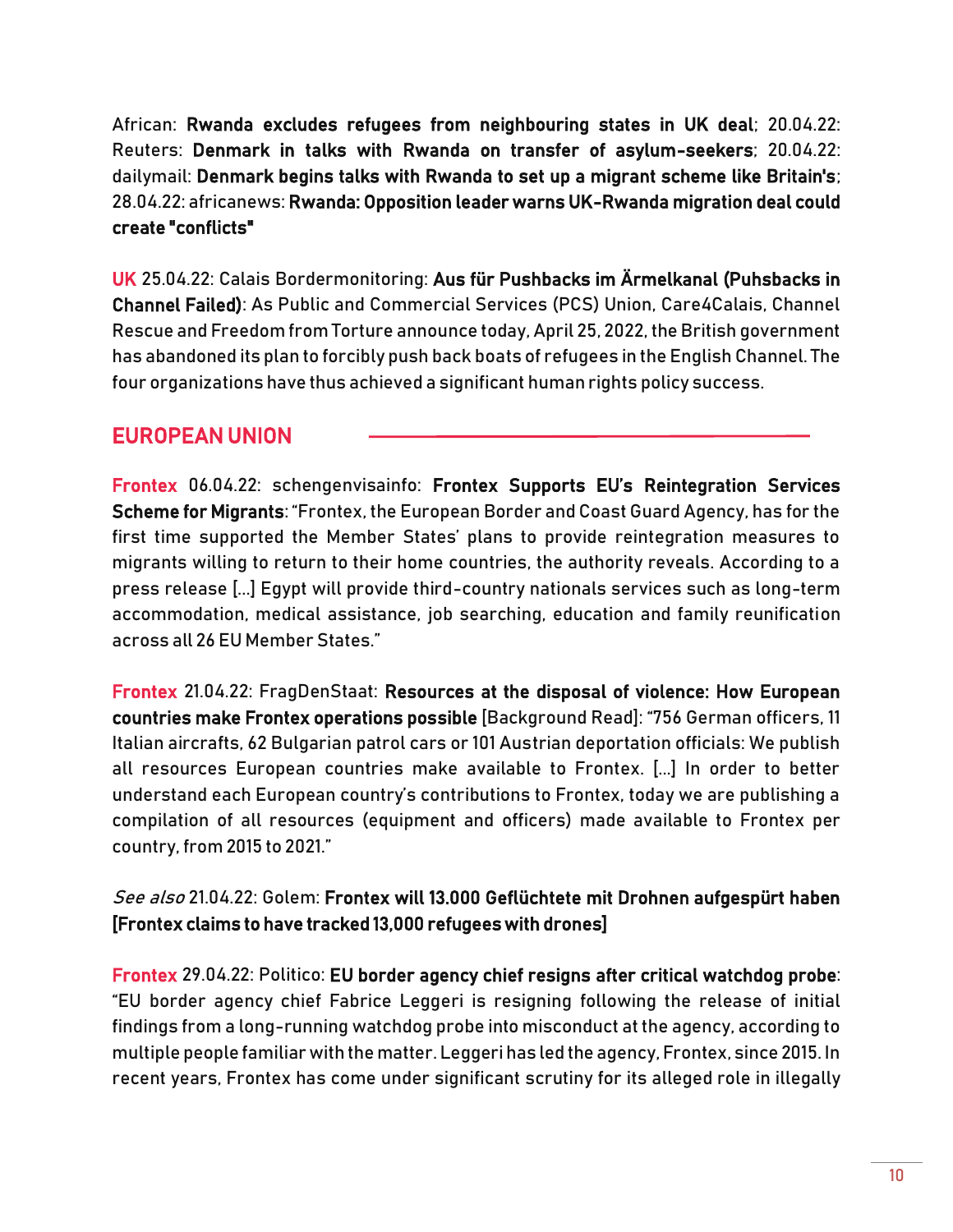turning migrants away at the EU's borders, a practice known as pushbacks. Frontex has also faced allegations of harassment and misconduct within the agency itself."

See also 27.04.22: Republik[: Inside Frontex: Die geheime Datenbank der EU](https://www.republik.ch/2022/04/27/inside-frontex-die-geheime-datenbank-der-eu) – und was sie [damit vertuscht \(Inside Frontex:](https://www.republik.ch/2022/04/27/inside-frontex-die-geheime-datenbank-der-eu) The EU's secret database - and what it covers up with it) [Background Read]; 30.04.22: taz[: Lügeris Abschied](https://www.taz.de/!5849366) (Leggeri leaves Frontex); Tagesschau 31.04.22[: Frontex-Chef Leggeri zurückgetreten \(](https://www.tagesschau.de/ausland/europa/frontex-leggeri-ruecktritt-101.html)Frontex head Leggeri resigned)

IRINI 29.04.22: TAZ[: In unruhigen Gewässern](https://www.taz.de/!5847425) (In troubled waters): Operation Irini has only symbolic effect in the fight against arms smuggling.On 29.04.the German Bundestag will vote on the request of the coalition of the two parties to continue to provide German military personnel and material for Irini.

## REPORTS

03/22 Border Violence Monitoring Network: [Illegal Pushbacks and Border Monitoring](https://www.borderviolence.eu/wp-content/uploads/MonthlyReportMarch2022-1.pdf?utm_source=mailpoet&utm_medium=email&utm_campaign=test-october-2020-monthly-report-on-border-violence-in-the-balkan-region_4)  [Violence Reports: March 2022 Balkan Region](https://www.borderviolence.eu/wp-content/uploads/MonthlyReportMarch2022-1.pdf?utm_source=mailpoet&utm_medium=email&utm_campaign=test-october-2020-monthly-report-on-border-violence-in-the-balkan-region_4)[:](https://www.borderviolence.eu/wp-content/uploads/MonthlyReportMarch2022-1.pdf?utm_source=mailpoet&utm_medium=email&utm_campaign=test-october-2020-monthly-report-on-border-violence-in-the-balkan-region_4) "In March, the Border Violence Monitoring Network (BVMN) shared 36 testimonies of pushbacks impacting 762 people-on-the-move across the Balkans. This report brings together first-hand testimonies from a range of countries in the region to look at the way European Union states and other actors are affecting systemic violence towards people crossing borders. In trends in pushbacks observed in the last month, this report analyses the continuation of pushbacks perpetrated deep inland in Greece of people-on-the-move with some kind of legal status and official documentation."

03/22 Heinrich Böll Stiftung Sarajevo and Thessaloniki: [People on the Move in BiH 2019-](https://ba.boell.org/sites/default/files/2022-03/People%20on%20the%20Move%20in%20BiH%202019-2021.pdf) [2021. In Between. \(Un\)welcome to No Man's Land](https://ba.boell.org/sites/default/files/2022-03/People%20on%20the%20Move%20in%20BiH%202019-2021.pdf)[:](https://ba.boell.org/sites/default/files/2022-03/People%20on%20the%20Move%20in%20BiH%202019-2021.pdf) "This report, written by two researchers, scholars and activists attempts to portray the situation regarding access to human rights by the people on the move who have been stuck in the corridor between the EU countries. It covers the period from January 2019 to March 2022. While trying not to repeat what was already addressed in our previous report and has not changed since, we focus on the following issues: the overview of the ever-changing situation regarding people on the move; the access to human rights such as freedom of movement; access to healthcare; access to accommodation; and access to asylum."

03/22 Alarm Phone: Border Business - How the EU's militarisation fuels smuggling [networks between North Africa and Spain](https://alarmphone.org/en/2022/03/31/border-business/): "The following report sheds light on how this border business works in different regions in the Western Mediterranean and on the Atlantic route. We hope that it will underline that the problem of the border business does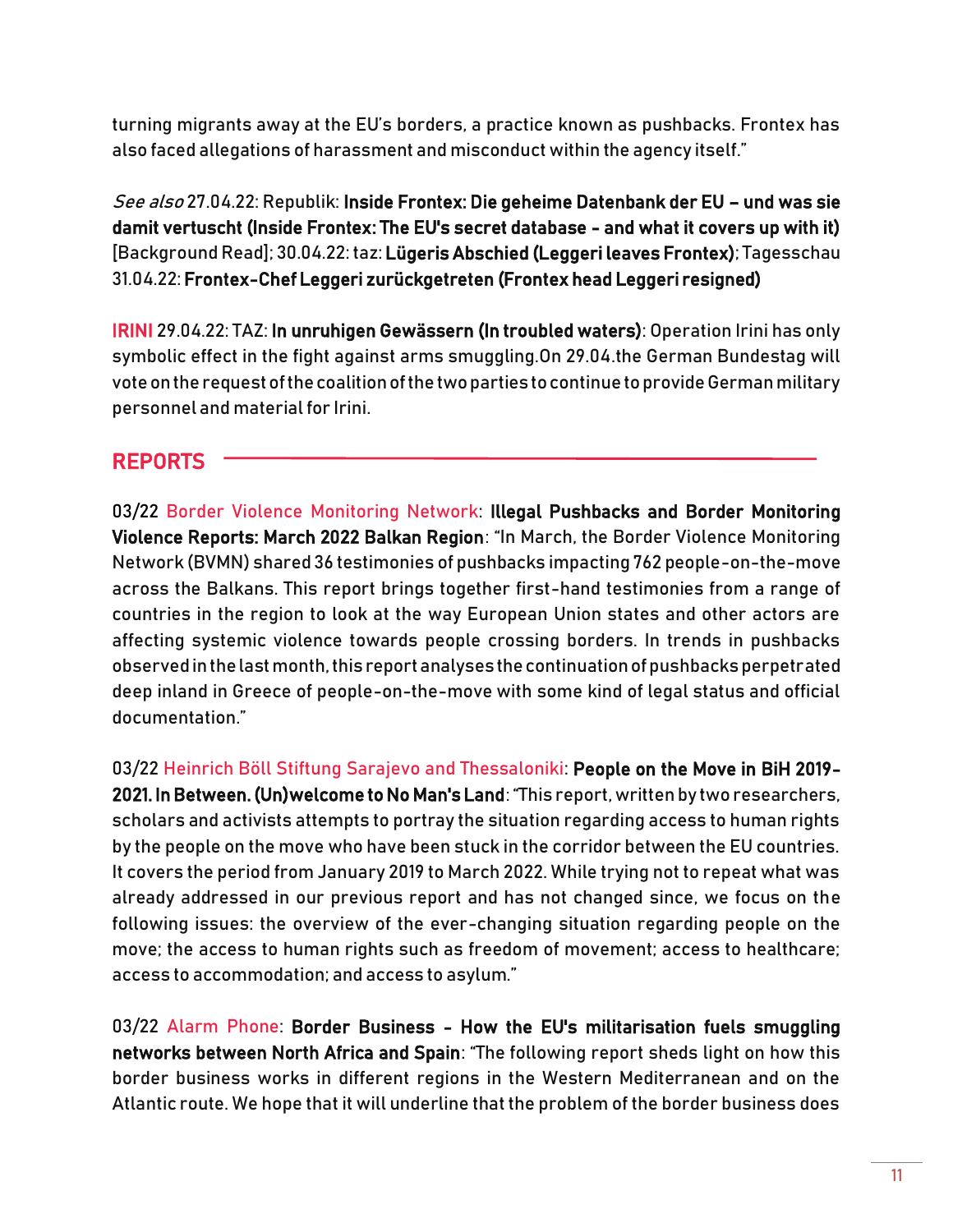not consist in the individual smugglers and travel agents. The reason for the flourishing border business are a) the racist border policies of the European Union that do not offer any regular route, militarise borders and push migrants to resort to centralised and often exploitative smuggling networks and, closely intertwined, b) the capitalist structures in which state officials and local populations enrich themselves and the European economies thrives."

04/22 Amnesty International and Human Rights Watch: ['We Will Erase You From This Land':](https://www.amnesty.org/en/wp-content/uploads/2022/04/AFR2554492022ENGLISH.pdf)  [Crimes Against Humanity and Ethnic Cleansing in Ethiopia's Western Tigray Zone](https://www.amnesty.org/en/wp-content/uploads/2022/04/AFR2554492022ENGLISH.pdf): The report "documents how newly-appointed officials in Western Tigray and security forces from the neighbouring Amhara region, with the acquiescence and possible participation of Ethiopian federal forces, systematically expelled several hundred thousand Tigrayan civilians from their homes using threats, unlawful killings, sexual violence, mass arbitrary detention, pillage, forcible transfer, and the denial of humanitarian assistance. These widespread and systematic attacks against the Tigrayan civilian population amount to crimes against humanity, as well as war crimes."

04/22 Human Rights Watch: ["Their Faces Were Covered" Greece Using Other Migrants to](https://www.hrw.org/report/2022/04/07/their-faces-were-covered/greeces-use-migrants-police-auxiliaries-pushbacks)  [Expel Asylum Seekers:](https://www.hrw.org/report/2022/04/07/their-faces-were-covered/greeces-use-migrants-police-auxiliaries-pushbacks) A new report published by Human Rights Watch shows that Greek security forces are employing third country nationals, men who appear to be of Middle Eastern or South Asian origin, to push asylum seekers back at the Greece-Turkey land border. "Three people interviewed were able to talk with the men ferrying the boats. The boat pilots told them they were also migrants who were employed by the Greek police with promises of being provided with documents enabling them to travel onward."

04/22 Alarm Phone[: Left-to-die four times: still no justice for the 130 people abandoned at](https://alarmphone.org/en/2022/04/22/left-to-die-four-times-still-no-justice-for-the-130-people-abandoned-at-sea-on-21-april-2021/?post_type_release_type=post)  [sea on 21 April 2021:](https://alarmphone.org/en/2022/04/22/left-to-die-four-times-still-no-justice-for-the-130-people-abandoned-at-sea-on-21-april-2021/?post_type_release_type=post) "One year ago, on April 21 2021, a boat with about 130 people on board was abandoned in the Central Mediterranean sea in worsening weather conditions despite their repeated calls for help. The Alarm Phone was in contact with the people on board and witnessed how the passengers were left to die four times, among others by Frontexoperated planes. The AP asks authorities to finally disclose all the information in their possession, as only then the responsibilities of all actors involved might be established."

04/2[2 HRW](https://www.hrw.org/news/2022/04/28/sudan-hundreds-protesters-detained-mistreated)[:](https://www.hrw.org/news/2022/04/28/sudan-hundreds-protesters-detained-mistreated) [Sudan: Hundreds of Protesters Detained, Mistreated:](https://www.hrw.org/news/2022/04/28/sudan-hundreds-protesters-detained-mistreated) "The ruthless and brutal targeting of protesters is an attempt to instill fear, and has largely evaded international scrutiny," said Mohamed Osman, Sudan researcher at Human Rights Watch. "For months, security forces have abused and illegally detained hundreds of people, including children, who express their opposition to military rule."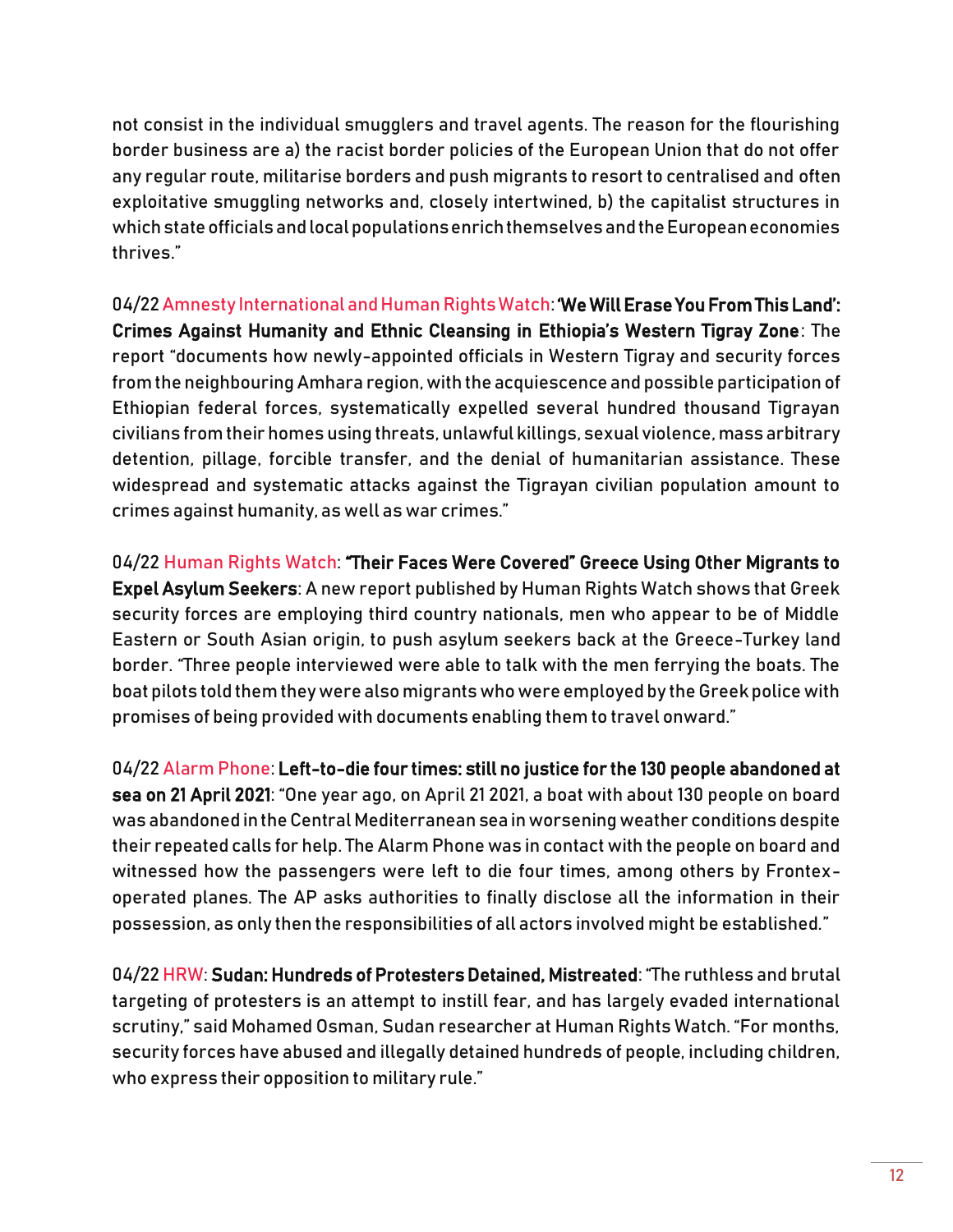04/22 Human Rights Watch: Poland: [Trafficking, Exploitation Risks for Refugees:](https://www.hrw.org/news/2022/04/29/poland-trafficking-exploitation-risks-refugees) "Refugees from Ukraine, particularly women and girls, face heightened risks of genderbased violence, trafficking, and other exploitation due to lack of systematic protection and security measures in Poland. "Poland's acceptance of those fleeing the war in Ukraine is a positive shift from its response to other crises, but the lack of basic protection measures risks exposing refugees to serious abuse"."

04/22 Mare Liberum: [Pushback Report 2021:](https://daten.mare-liberum.org/s/c9F7fqHN7GaEDib) "The Pushback Report 2021 first provides a brief overview of the history of European border violence and illustrates different ways of dealing with different migratory movements of the European border regime. In the main part of the publication, it becomes clear that illegal pushbacks have become a regular practice of human rights violations against people on the move. These are neither isolated cases nor a "side effect" of so-called border protection. Rather, different testimonies reveal impressively that (physical) violence, humiliation and torture are used as strategic means to prevent fleeing people from reaching EU territory, also by illegal methods."

## **CAMPAIGNS**

No Name Kitchen 26.04.22: Velika Kladuša [- BREAKING NEWS:](https://www.getrevue.co/profile/nonamekitchen/issues/velika-kladusa-breaking-news-novedades-1125793) "Over the past weeks, the movement of people on has increased in the North of Bosnia and Herzegovina. More people are leaving the camps in Sarajevo or in Serbia and are coming to the area. Meanwhile, the rumor has made it to us from multiple sides that this time indeed the official decision has been taken to close the Miral camp. All necessary agreements have been signed. This means that the only camp in the area will most probably shut down. We witness that many people on the move show great solidarity with each other. Even when living space in the squats - the empty houses and house ruins many people on the move are residing in- is very limited, they make space for newcomers. They share the limited resources they have. Until state actors, together with European Union as the origin of this situation behind its borders, and institutional organizations working together with EU take over their responsibility and start to take care of people's most basic human rights, we will try to fill the gaps as best as we can." To donate, follow this [link.](https://donorbox.org/emergency-in-northern-bosnia?utm_campaign=No%20Name%20Kitchen&utm_medium=email&utm_source=Revue%20newsletter)

#### UPCOMING EVENTS

Panel 03.05.22, 3 - 4.30 pm (CEST): Connected Sociologies Curriculum Project: [Channel](https://www.eventbrite.co.uk/e/channel-crossings-colonial-histories-and-maritime-legacies-tickets-316314704797)  [Crossings: Colonial Histories and Maritime Legacies:](https://www.eventbrite.co.uk/e/channel-crossings-colonial-histories-and-maritime-legacies-tickets-316314704797) This event situates contemporary British responses to Channel Crossings within the context of colonial histories and maritime legacies. It aims to offer a historicized perspective on this phenomenon which